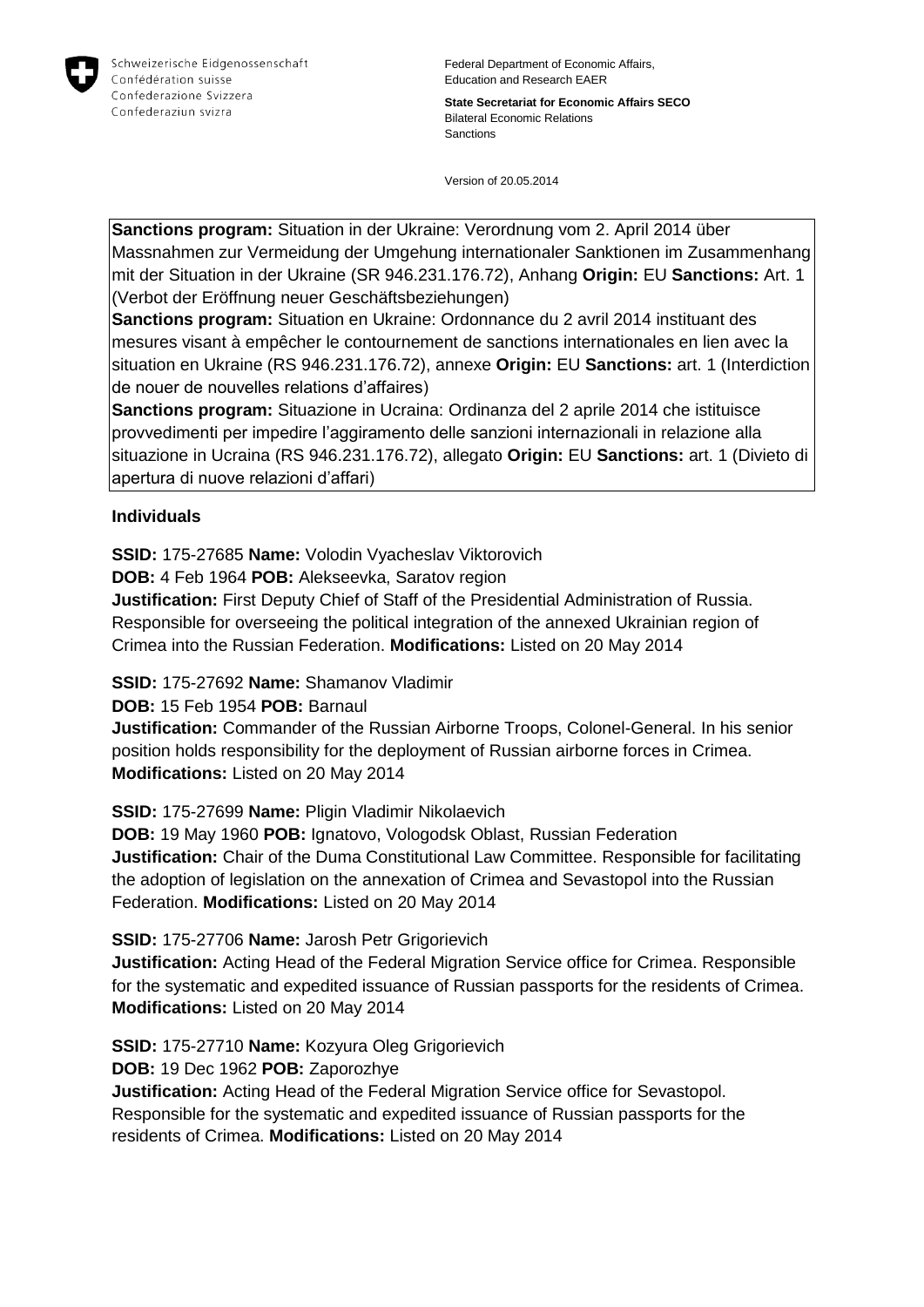#### **SSID:** 175-27717 **Name:** Ponomariov Viacheslav

**Justification:** Self-declared mayor of Slaviansk. Ponomarev called on Vladimir Putin to send in Russian troops to protect the city and later asked him to supply weapons. Ponomarev's men are involved in kidnappings (they captured Ukrainian reporter Irma Krat and Simon Ostrovsky, a reporter for Vice News, both were later released, they detained military observers under OSCE Vienna Document). **Modifications:** Listed on 20 May 2014

# **SSID:** 175-27721 **Name:** Bezler Igor Mykolaiovych

#### **DOB:** 1965

**Justification:** One of the leaders of self-proclaimed militia of Horlivka. He took control of the Security Service of Ukraine's Office in Donetsk region building and afterwards seized the Ministry of Internal Affairs' district station in the town of Horlivka. He has links to Ihor Strielkov under which command he was involved in the murder of Peoples' Deputy of the Horlivka's Municipal Council Volodymyr Rybak according to the SBU. **Modifications:** Listed on 20 May 2014

# **SSID:** 175-27726 **Name:** Kakidzyanov Igor

**Justification:** One of the leaders of armed forces of the self-proclaimed "Donetsk People's Republic". The aim of the forces is to "protect the people of Donetsk People's Republic and territorial integrity of the republic" according to Pushylin, one of the leaders of the "Donetsk People's Republic". **Modifications:** Listed on 20 May 2014

#### **SSID:** 175-27730 **Name:** Tsariov Oleg

**Justification:** Member of the Rada. Publicly called for the creation of the Federal Republic of Novorossia, composed of South Eastern Ukrainian regions. **Modifications:** Listed on 20 May 2014

# **SSID:** 175-27734 **Name:** Lyagin Roman

**Justification:** Head of the "Donetsk People's Republic" Central Electoral Commission. Actively organised the referendum on 11 May on the self-determination of the "Donetsk People's Republic". **Modifications:** Listed on 20 May 2014

# **SSID:** 175-27738 **Name:** Malykhin Aleksandr

**Justification:** Head of the "Lugansk People's Republic" Central Electoral Commission. Actively organised the referendum on 11 May on the self-determination of the "Lugansk People's Republic". **Modifications:** Listed on 20 May 2014

#### **SSID:** 175-27742 **Name:** Poklonskaya Natalia Vladimirovna

**DOB:** 18 Mar 1980 **POB:** Eupatoria

**Justification:** Prosecutor of Crimea. Actively implementing Russia's annexation of Crimea. **Modifications:** Listed on 20 May 2014

#### **SSID:** 175-27749 **Name:** Shevchenko Igor Sergeievich

**Justification:** Acting Prosecutor of Sevastopol. Actively implementing Russia's annexation of Sevastopol. **Modifications:** Listed on 20 May 2014

**SSID:** 175-27287 **Name:** Aksyonov Sergey Valeryevich **DOB:** 26 Nov 1972

**Justification:** Aksyonov was elected "Prime Minister of Crimea" in the Crimean Verkhovna Rada on 27 Feb 2014 in the presence of pro-Russian gunmen. His "election" was decreed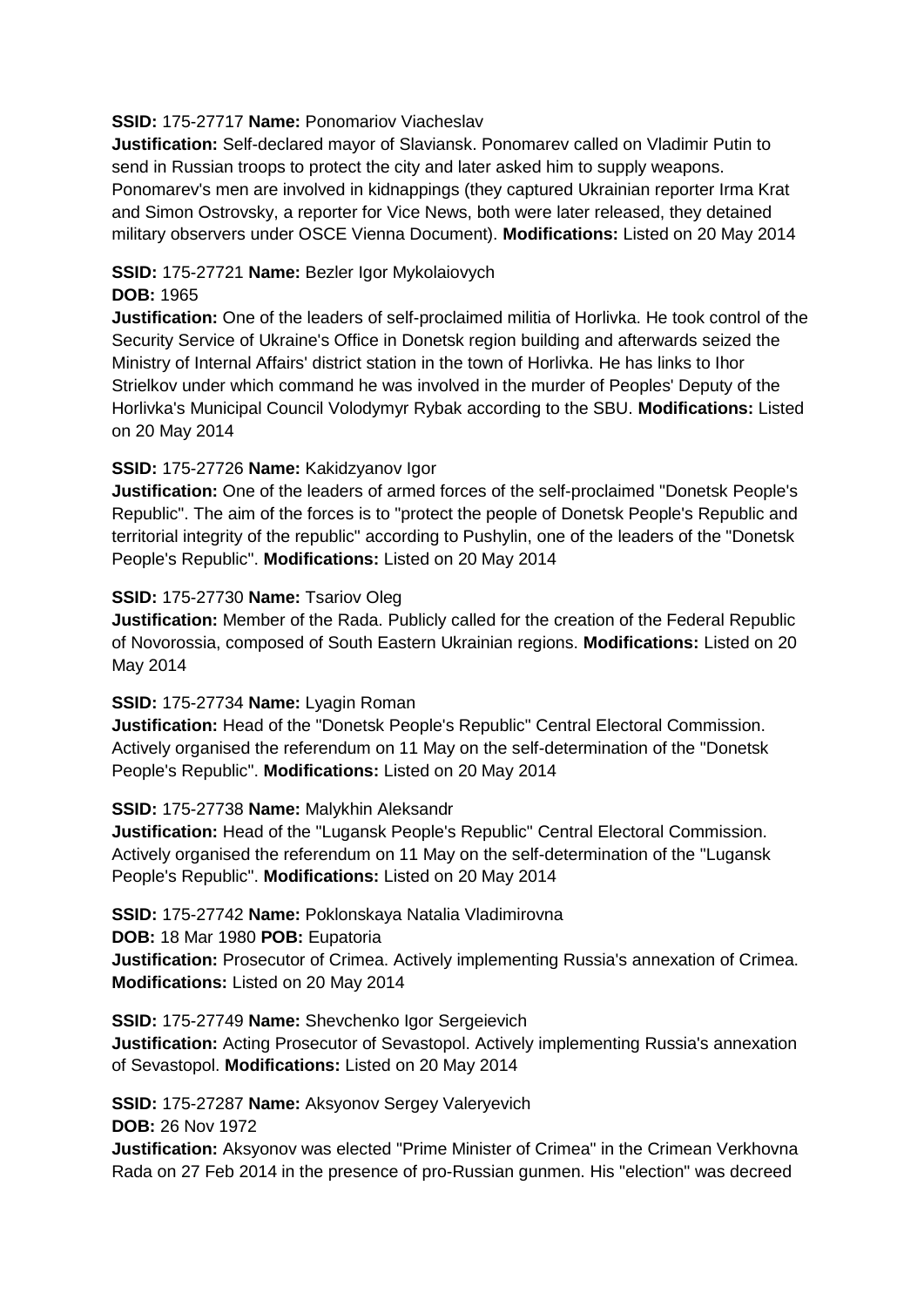unconstitutional by Oleksandr Turchynov on 1 Mar. He actively lobbied for the "referendum" of 16 Mar 2014. **Modifications:** Listed on 2 Apr 2014

# **SSID:** 175-27292 **Name:** Konstantinov Vladimir Andreevich

**DOB:** 19 Mar 1967 **Justification:** As speaker of the Supreme Council of the Autonomous Republic of Crimea, Konstantinov played a relevant role in the decisions taken by the Verkhovna Rada concerning the "referendum" against territorial integrity of Ukraine and called on voters to

cast votes in favour of Crimean Independence. **Modifications:** Listed on 2 Apr 2014

**SSID:** 175-27297 **Name:** Temirgaliev Rustam Ilmirovich

# **DOB:** 15 Aug 1976

**Justification:** As Deputy Chairman of the Council of Ministers of Crimea, Temirgaliev played a relevant role in the decisions taken by the Verkhovna Rada concerning the "referendum" against territorial integrity of Ukraine. He lobbied actively for integration of Crimea into the Russian Federation. **Modifications:** Listed on 2 Apr 2014

**SSID:** 175-27302 **Name:** Berezovskiy Deniz Valentinovich

**DOB:** 15 Jul 1974

**Justification:** Berezovskiy was appointed commander of the Ukrainian Navy on 1 Mar 2014 and swore an oath to the Crimean armed force, thereby breaking his oath. The Prosecutor-General's Office of Ukraine launched an investigation against him for high treason. **Modifications:** Listed on 2 Apr 2014

**SSID:** 175-27307 **Name:** Chaliy Aleksei Mikhailovich

**DOB:** 13 Jun 1961

**Justification:** Chaliy became "Mayor of Sevastopol" by popular acclamation on 23 Feb 2014 and accepted this "vote". He actively campaigned for Sevastopol to become a separate entity of the Russian Federation following a referendum on 16 Mar 2014. **Modifications:**  Listed on 2 Apr 2014

# **SSID:** 175-27312 **Name:** Zima Pyotr Anatoliyovych

**Justification: a)** Zima was appointed as the new head of the Crimean Security Service (SBU) on 3 Mar 2014 by "Prime Minister" Aksyonov and accepted this appointment. He has given relevant information including a database to the Russian Intelligence Service (SBU). This included information on Euro-Maidan activists and human rights defenders of Crimea. He played a relevant role in preventing Ukraine's authorities from controlling the territory of Crimea. **b)** On 11 Mar 2014 the formation of an independent Security Service of Crimea has been proclaimed by former SBU officers of Crimea. **Modifications:** Listed on 2 Apr 2014

# **SSID:** 175-27316 **Name:** Zherebtsov Yuriy

**Justification:** Counsellor of the Speaker of the Verkhovna Rada of Crimea, one of the leading organizers of the 16 Mar 2014 "referendum" against Ukraine's territorial integrity. **Modifications:** Listed on 2 Apr 2014

# **SSID:** 175-27320 **Name:** Tsekov Sergey Pavlovych

**DOB:** 28 Mar 1953

**Justification:** Vice Speaker of the Verkhovna Rada; Tsekov initiated together with Sergey Aksyonov the unlawful dismissal of the government of the Autonomous Republic of Crimea (ARC). He drew into this endeavour Vladimir Konstantinov, threatening him with his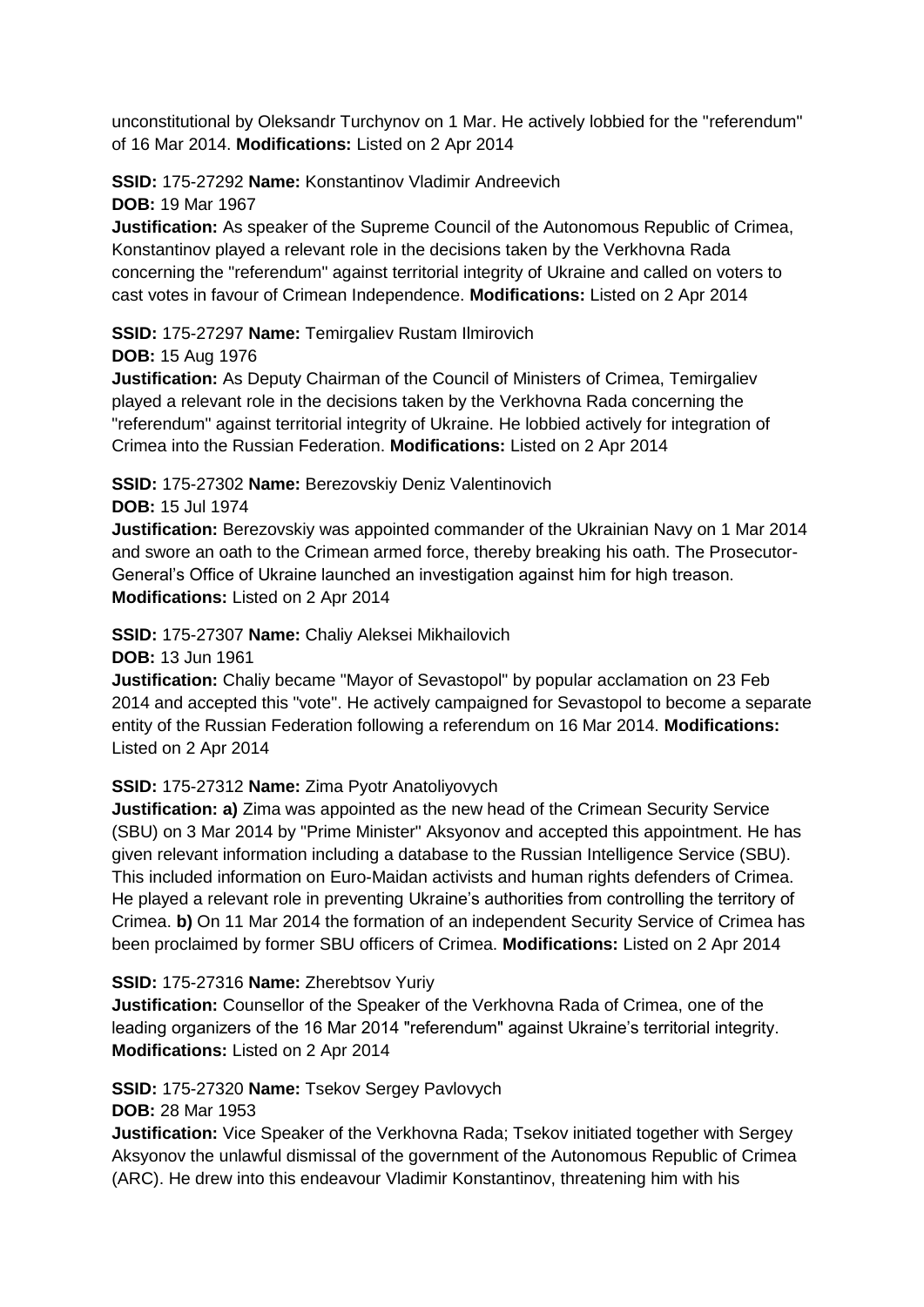dismissal. He publicly recognized that the MPs from Crimea were the initiators of inviting Russian soldiers to take over Verkhovna Rada of Crimea. He was one of the first Crimean Leaders to ask in public for annexation of Crimea to Russia. **Modifications:** Listed on 2 Apr 2014

#### **SSID:** 175-27325 **Name:** Ozerov Viktor Alekseevich

**DOB:** 5 Jan 1958 **POB:** Abakan, Khakassia, Russian Federation

**Justification: a)** Chairman of the Security and Defense Committee of the Federation Council of the Russian Federation. **b)** On 1 Mar 2014 Ozerov, on behalf of the Security and Defense Committee of the Federation Council, publicly supported in the Federation Council the deployment of Russian forces in Ukraine. **Modifications:** Listed on 2 Apr 2014

#### **SSID:** 175-27332 **Name:** Dzhabarov Vladimir Michailovich

**DOB:** 29 Sep 1952

**Justification: a)** First Deputy-Chairman of the International Affairs Committee of the Federation Council of the Russian Federation. **b)** On 1 Mar 2014 Dzhabarov, on behalf of the International Affairs Committee of the Federation Council, publicly supported in the Federation Council the deployment of Russian forces in Ukraine. **Modifications:** Listed on 2 Apr 2014

#### **SSID:** 175-27339 **Name:** Klishas Andrei Aleksandrovich

**DOB:** 9 Nov 1972 **POB:** Sverdlovsk, Russian Federation

**Justification: a)** Chairman of the Committee on Constitutional Law of the Federation Council of the Russian Federation. **b)** On 1 Mar 2014 Klishas publicly supported in the Federation Council the deployment of Russian forces in Ukraine. In public statements Klishas sought to justify a Russian military intervention in Ukraine by claiming that "the Ukrainian President supports the appeal of the Crimean authorities to the President of the Russian Federation on landing an all-encompassing assistance in defense of the citizens of Crimea". **Modifications:** Listed on 2 Apr 2014

**SSID:** 175-27347 **Name:** Ryzhkov Nikolai Ivanovich

**DOB:** 28 Sep 1929 **POB:** Duleevka, Donetsk Region, Ukraine

**Justification: a)** Member of the Committee for federal issues, regional politics and the North of the Federation Council of the Russian Federation. **b)** On 1 Mar 2014 Ryzhkov publicly supported in the Federation Council the deployment of Russian forces in Ukraine. **Modifications:** Listed on 2 Apr 2014

**SSID:** 175-27355 **Name:** Bushmin Evgeni Viktorovich

**DOB:** 4 Oct 1958 **POB:** Lopatino, Sergachiisky Region, Russian Federation **Justification: a)** Deputy Speaker of the Federation Council of the Russian Federation. **b)**  On 1 Mar 2014 Bushmin publicly supported in the Federation Council the deployment of Russian forces in Ukraine. **Modifications:** Listed on 2 Apr 2014

#### **SSID:** 175-27363 **Name:** Totoonov Aleksandr Borisovich

**DOB:** 3 Mar 1957 **POB:** Ordzhonikidze, North Ossetia, Russian Federation **Justification: a)** Member of the Committee on culture, science and information of the Federation Council of the Russian Federation. **b)** On 1 Mar 2014 Totoonov publicly supported in the Federation Council the deployment of Russian forces in Ukraine. **Modifications:** Listed on 2 Apr 2014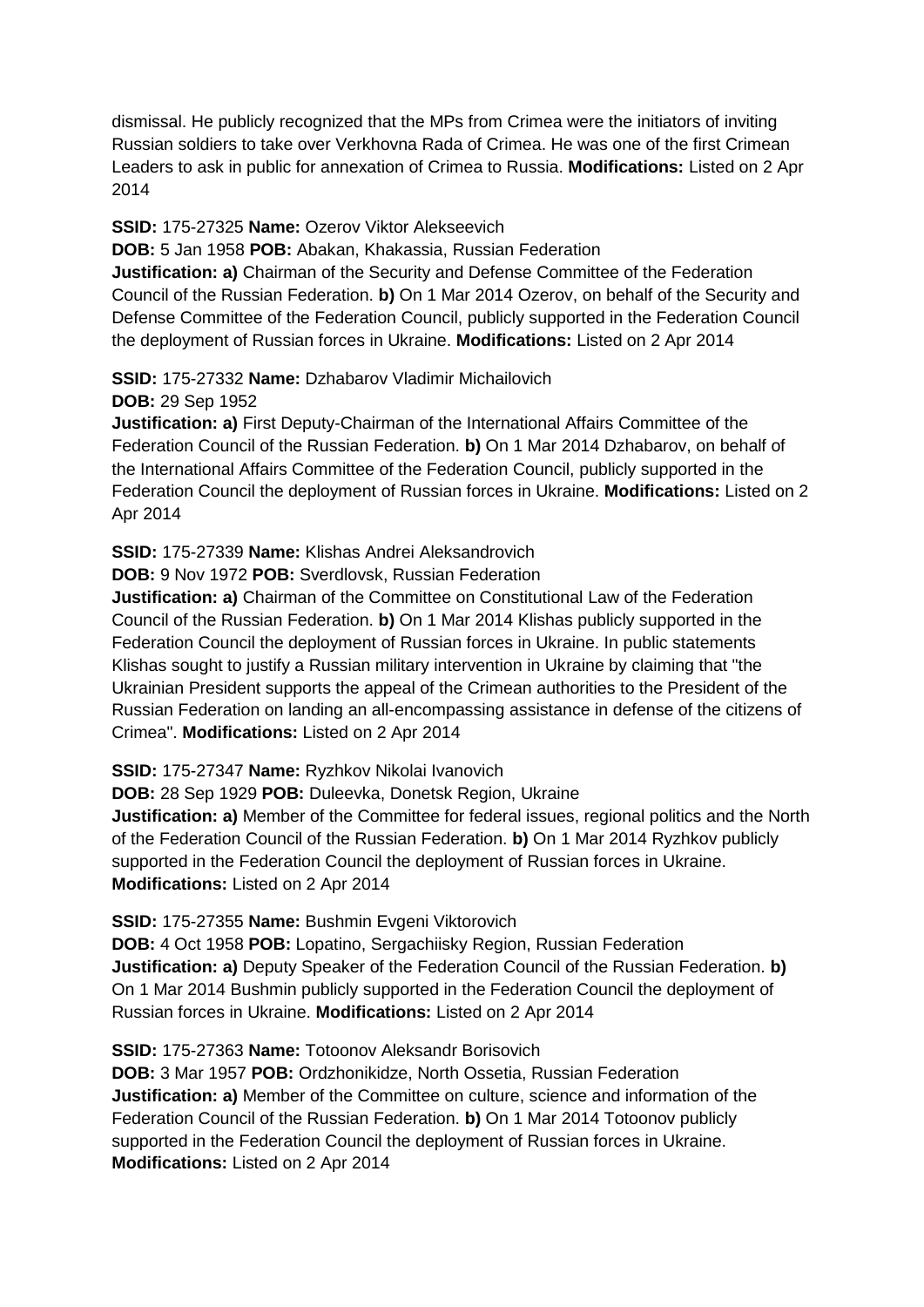#### **SSID:** 175-27371 **Name:** Panteleev Oleg Evgenevich

**DOB:** 21 Jul 1952 **POB:** Zhitnikovskoe, Kurgan Region, Russian Federation **Justification: a)** First Deputy Chairman of the Committee on Parliamentary Issues. **b)** On 1 Mar 2014 Panteleev publicly supported in the Federation Council the deployment of Russian forces in Ukraine. **Modifications:** Listed on 2 Apr 2014

#### **SSID:** 175-27377 **Name:** Mironov Sergei Mikhailovich

**DOB:** 14 Feb 1953 **POB:** Pushkin, Leningrad Region, Russian Federation **Justification: a)** Member of the Council of the State Duma; Leader of Fair Russia faction in the Duma of the Russian Federation. **b)** Initiator of the bill allowing Russian Federation to admit in its composition, under the pretext of protection of Russian citizens, territories of a foreign country without a consent of that country or of an international treaty. **Modifications:**  Listed on 2 Apr 2014

**SSID:** 175-27385 **Name:** Zheleznyak Sergei Vladimirovich

**DOB:** 30 Jul 1970 **POB:** St. Petersburg, Russian Federation

**Justification: a)** Deputy Speaker of the State Duma of the Russian Federation. **b)** Actively supporting use of Russian Armed Forces in Ukraine and annexation of Crimea. He led personally the demonstration in support of the use of Russian Armed Forces in Ukraine. **Modifications:** Listed on 2 Apr 2014

#### **SSID:** 175-27393 **Name:** Slutski Leonid Eduardovich

**DOB:** 4 Jan 1968 **POB:** Moscow, Russian Federation

**Justification: a)** Chairman of the Commonwealth of Independent States (CIS) Committee of the State Duma of the Russian Federation (member of the LDPR). **b)** Actively supporting use of Russian Armed Forces in Ukraine and annexation of Crimea. **Modifications:** Listed on 2 Apr 2014

**SSID:** 175-27400 **Name:** Vitko Aleksandr Viktorovich

**DOB:** 13 Sep 1961 **POB:** Vitebsk, Belarus

**Justification: a)** Commander of the Black Sea Fleet, Vice-Admiral. **b)** Responsible for commanding Russian forces that have occupied Ukrainian sovereign territory. **Modifications:** Listed on 2 Apr 2014

# **SSID:** 175-27408 **Name:** Sidorov Anatoliy Alekseevich

**Justification: a)** Commander, Russia's Western Military District, units of which are deployed in Crimea. **b)** Commander of Russia's Western Military District, units of which are deployed in Crimea. He is responsible for part of the Russian military presence in Crimea which is undermining the sovereignty of the Ukraine and assisted the Crimean authorities in preventing public demonstrations against moves towards a referendum and incorporation into Russia. **Modifications:** Listed on 2 Apr 2014

# **SSID:** 175-27413 **Name:** Galkin Aleksandr

**Justification: a)** Russia's Southern Military District, forces of which are in Crimea; the Black Sea Fleet comes under Galkin's command; much of the force movement into Crimea has come through the Southern Military District. **b)** Commander of Russia's Southern Military District ("SMD"). SMD forces are deployed in Crimea. He is responsible for part of the Russian military presence in Crimea which is undermining the sovereignty of the Ukraine and assisted the Crimean authorities in preventing public demonstrations against moves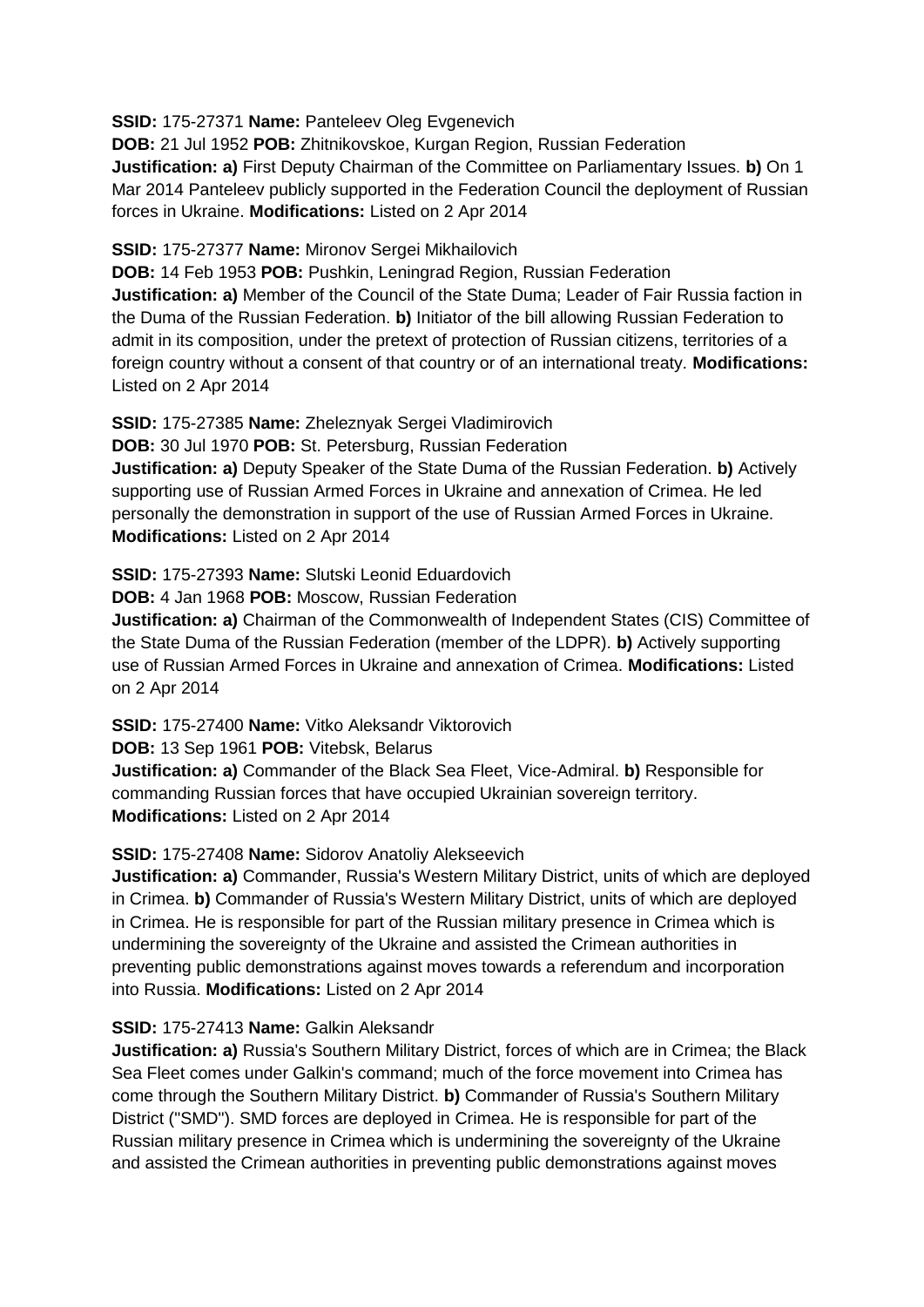towards a referendum and incorporation into Russia. Additionally the Black Sea Fleet falls within the District's control. **Modifications:** Listed on 2 Apr 2014

**SSID:** 175-27418 **Name:** Rogozin Dmitry Olegovich **DOB:** 21 Dec 1963 **POB:** Moscow, Russian Federation **Justification: a)** Deputy Prime Minister of the Russian Federation. **b)** Publicly called for the annexation of Crimea. **Modifications:** Listed on 2 Apr 2014

**SSID:** 175-27425 **Name:** Glazyev Sergey

**DOB:** 1 Jan 1961 **POB:** Zaporozhye, Ukraine **Justification: a)** Adviser to the President of the Russian Federation. **b)** Publicly called for the annexation of Crimea. **Modifications:** Listed on 2 Apr 2014

**SSID:** 175-27433 **Name:** Matviyenko Valentina Ivanova

**DOB:** 7 Apr 1949 **POB:** Shepetovka, Khmelnitskyi oblast, Ukraine **Justification:** Speaker of the Federation Council. On 1 Mar 2014, publicly supported in the Federation Council the deployment of Russian forces in Ukraine. **Modifications:** Listed on 2 Apr 2014

**SSID:** 175-27440 **Name:** Naryshkin Sergei Evgenevich

**DOB:** 27 Oct 1954 **POB:** St Petersburg, Russian Federation

**Justification:** Speaker of the State Duma. Publicly supported the deployment of Russian forces in Ukraine. Publicly supported the Russia-Crimea reunification treaty and the related federal constitutional law. **Modifications:** Listed on 2 Apr 2014

**SSID:** 175-27447 **Name:** Kiselyov Dmitry Konstantinovich

**DOB:** 26 Apr 1954

**Justification: a)** Appointed by Presidential Decree on 9 Dec 2013 Head of the Russian Federal State news agency "Rossiya Segodnya". **b)** Central figure of the government propaganda supporting the deployment of Russian forces in Ukraine. **Modifications:** Listed on 2 Apr 2014

**SSID:** 175-27453 **Name:** Nosatov Alexander Mihailovich

**DOB:** 27 Mar 1963 **POB:** Sevastopol, Ukraine

**Justification: a)** Deputy-Commander of the Black Sea Fleet, Rear-Admiral. **b)** Responsible for commanding Russian forces that have occupied Ukrainian sovereign territory. **Modifications:** Listed on 2 Apr 2014

**SSID:** 175-27461 **Name:** Kulikov Valery Vladimirovich

**DOB:** 1 Sep 1956 **POB:** Zaporozhye, Ukraine

**Justification: a)** Deputy-Commander of the Black Sea Fleet, Rear Admiral. **b)** Responsible for commanding Russian forces that have occupied Ukrainian sovereign territory. **Modifications:** Listed on 2 Apr 2014

**SSID:** 175-27468 **Name:** Surkov Vladislav Yurievich

**DOB:** 21 Sep 1964 **POB:** Solntsevo, Lipetsk, Russian Federation

**Justification:** Aide to the President of the Russian Federation. He was an organiser of the process in Crimea by which local Crimean communities were mobilised to stage actions undermining the Ukrainian authorities in Crimea. **Modifications:** Listed on 2 Apr 2014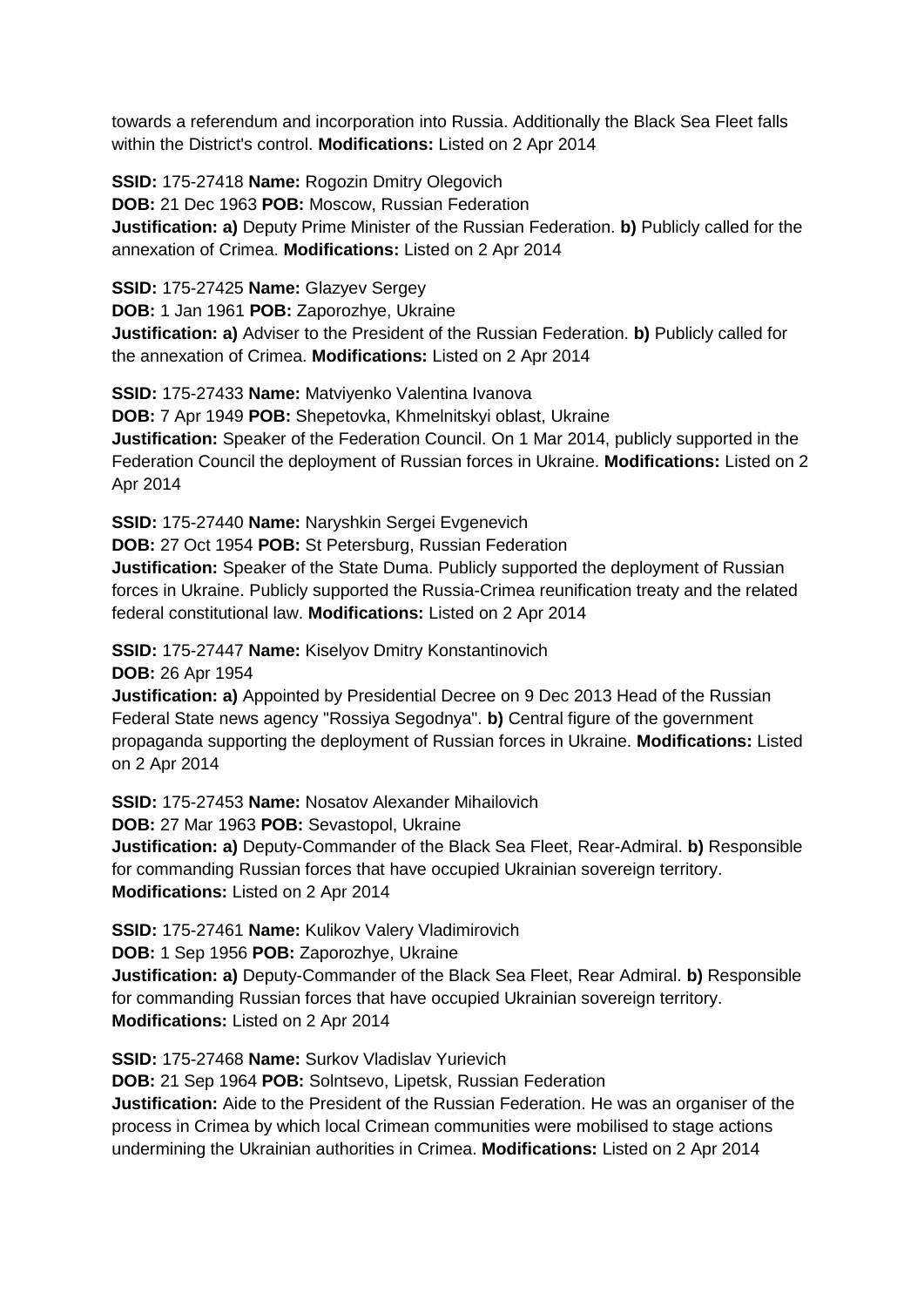#### **SSID:** 175-27475 **Name:** Malyshev Mikhail

**Justification:** Responsible for administering the Crimean referendum. Responsible under the Russian system for signing referendum results. **Other information:** Chair of the Crimea Electoral Commission **Modifications:** Listed on 2 Apr 2014

# **SSID:** 175-27480 **Name:** Medvedev Valery

**Justification:** Responsible for administering the Crimean referendum. Responsible under the Russian system for signing referendum results. **Other information:** Chair of Sevastopol Electoral Commission **Modifications:** Listed on 2 Apr 2014

# **SSID:** 175-27485 **Name:** Turchenyuk Igor

**Title:** Lt. Gen.

**Justification:** The de-facto Commander of Russian troops deployed on the ground in Crimea (whom Russia continues to refer to officially as "local self-defence militias"). **Other information:** Commander of the Russian forces in Crimea **Modifications:** Listed on 2 Apr 2014

# **SSID:** 175-27490 **Name:** Mizulina Elena Borisovna

**Justification:** Originator and co-sponsor of recent legislative proposals in Russia that would have allowed regions of other countries to join Russia without their central authorities' prior agreement. **Other information:** Deputy in the State Duma **Modifications:** Listed on 2 Apr 2014

# **SSID:** 175-27524 **Name:** Kozak Dmitry Nikolayevich

**DOB:** 7 Nov 1958 **POB:** Kirovohrad, Ukraine

**Justification:** Deputy Prime Minister. Responsible for overseeing the integration of the annexed Autonomous Republic of Crimea into the Russian Federation. **Modifications:**  Listed on 2 May 2014

# **SSID:** 175-27531 **Name:** Belaventsev Oleg Yevgenyvich

**DOB:** 15 Sep 1949 **POB:** Moskau

**Justification:** Plenipotentiary Representative of the President of the Russian Federation into the so called "Crimean Federal District", Non-permanent member of the Russian Security Council. Responsible for the implementation of the constitutional prerogatives of the Russian Head of State on the territory of the annexed Autonomous Republic of Crimea. **Modifications:** Listed on 2 May 2014

# **SSID:** 175-27538 **Name:** Savelyev Oleg Genrikhovich

**DOB:** 27 Oct 1965 **POB:** Leningrad

**Justification:** Minister for Crimean Affairs. Responsible for the integration of the annexed Autonomous Republic of Crimea into the Russian Federation. **Modifications:** Listed on 2 May 2014

**SSID:** 175-27545 **Name:** Menyailo Sergei Ivanovich

**DOB:** 22 Aug 1960 **POB:** Alagir, North-Ossetian Autonomous SSR, Russian Federation **Justification:** Acting governor of the Ukrainian annexed city of Sevastopol. **Modifications:**  Listed on 2 May 2014

**SSID: 175-27552 Name: Kovatidi Olga Fedorovna DOB:** 7 May 1962 **POB:** Simferopol, Ukraine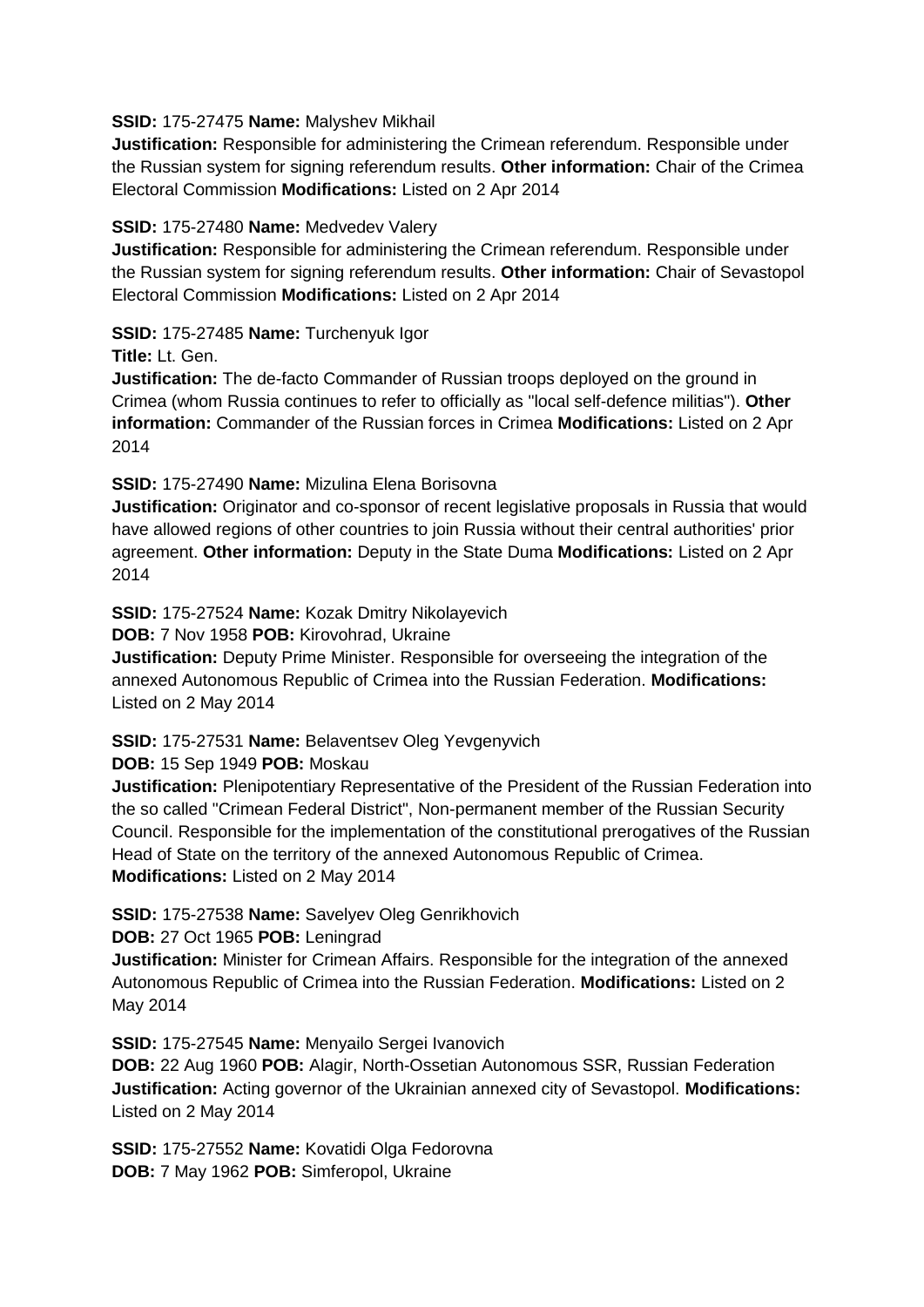**Justification:** Member of the Russian Federation Council from the annexed Autonomous Republic of Crimea. **Modifications:** Listed on 2 May 2014

**SSID:** 175-27559 **Name:** Shvetsova Ludmila Ivanovna

**DOB:** 24 Sep 1949 **POB:** Alma-Ata, Russian Federation

**Justification:** Deputy Chairman of State Duma, United Russia. Responsible for initiating legislation to integrate the annexed Autonomous Republic of Crimea into the Russian Federation. **Modifications:** Listed on 2 May 2014

**SSID:** 175-27566 **Name:** Neverov Sergei Ivanovich

**DOB:** 21 Dec 1961 **POB:** Tashtagol, Russian Federation

**Justification:** Deputy Chairman of State Duma, United Russia. Responsible for initiating legislation to integrate the annexed Autonomous Republic of Crimea into the Russian Federation. **Modifications:** Listed on 2 May 2014

**SSID:** 175-27573 **Name:** Sergun Igor Dmitrievich

#### **DOB:** 28 Mar 1957

**Justification:** Director of GRU (Main Intelligence Directorate), Deputy Chief of the General Staff of the Armed Forces of the Russian Federation, Lieutenant-General. Responsible for the activity of GRU officers in Eastern Ukraine. **Modifications:** Listed on 2 May 2014

# **SSID:** 175-27578 **Name:** Gerasimov Valery Vasilevich

#### **DOB:** 8 Sep 1955 **POB:** Kazan

**Justification:** Chief of the General Staff of the Armed Forces of the Russian Federation, First Deputy Minister of Defence of the Russian Federation, General of the Army. Responsible for the massive deployment of Russian troops along the border with Ukraine and lack of de-escalation of the situation. **Modifications:** Listed on 2 May 2014

# **SSID:** 175-27585 **Name:** Prokopiv German

**Justification:** Active leader of the "Lugansk Guard". Took part in the seizure of the building of the Lugansk regional office of the Security Service, recorded a video address to President Putin and Russia from the occupied building. Close links with the "Army of the South-East". **Modifications:** Listed on 2 May 2014

# **SSID:** 175-27589 **Name:** Bolotov Valeriy

**Justification:** One of the leaders of the separatist group "Army of the South-East" which occupied the building of the Security Service in the Lugansk region. Retired officer. Before seizing the building he and other accomplices possessed arms apparently supplied illegally from Russia and from local criminal groups. **Modifications:** Listed on 2 May 2014

# **SSID:** 175-27593 **Name:** Purgin Andriy

**Justification:** Head of the "Donetsk Republic", active participant and organiser of separatist actions, co-ordinator of actions of the "Russian tourists" in Donetsk. Co-founder of a "Civic Initiative of Donbass for the Eurasian Union". **Modifications:** Listed on 2 May 2014

#### **SSID:** 175-27597 **Name:** Pushylin Denys

#### **POB:** Makiivka

**Justification:** One of the leaders of the Donetsk People's Republic. Participated in the seizure and occupation of the regional administration. Active spokesperson for the separatists. **Modifications:** Listed on 2 May 2014